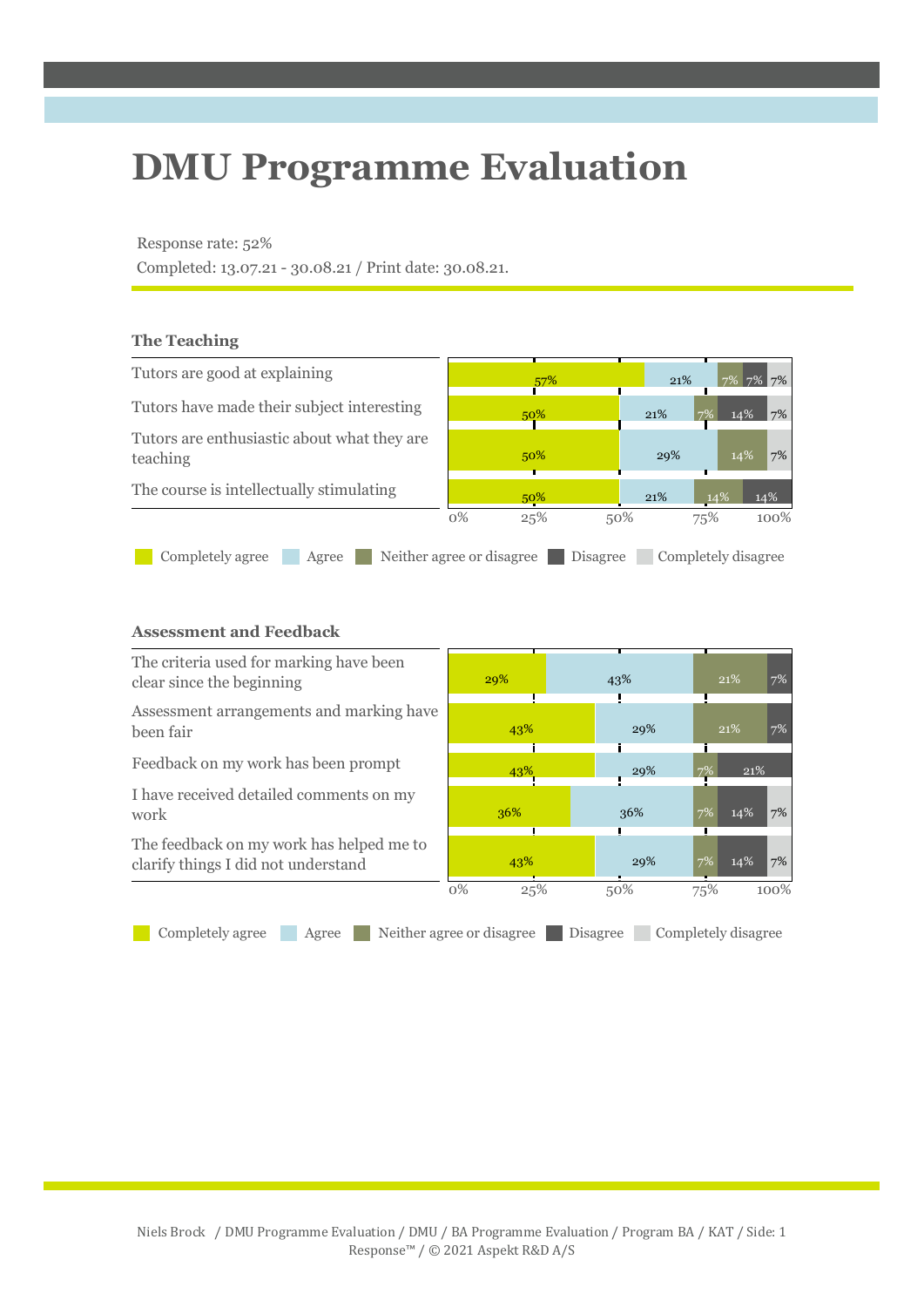

#### **Organisation and Management**



Completely agree Agree Neither agree or disagree Disagree Completely disagree

#### **Learning Resources**